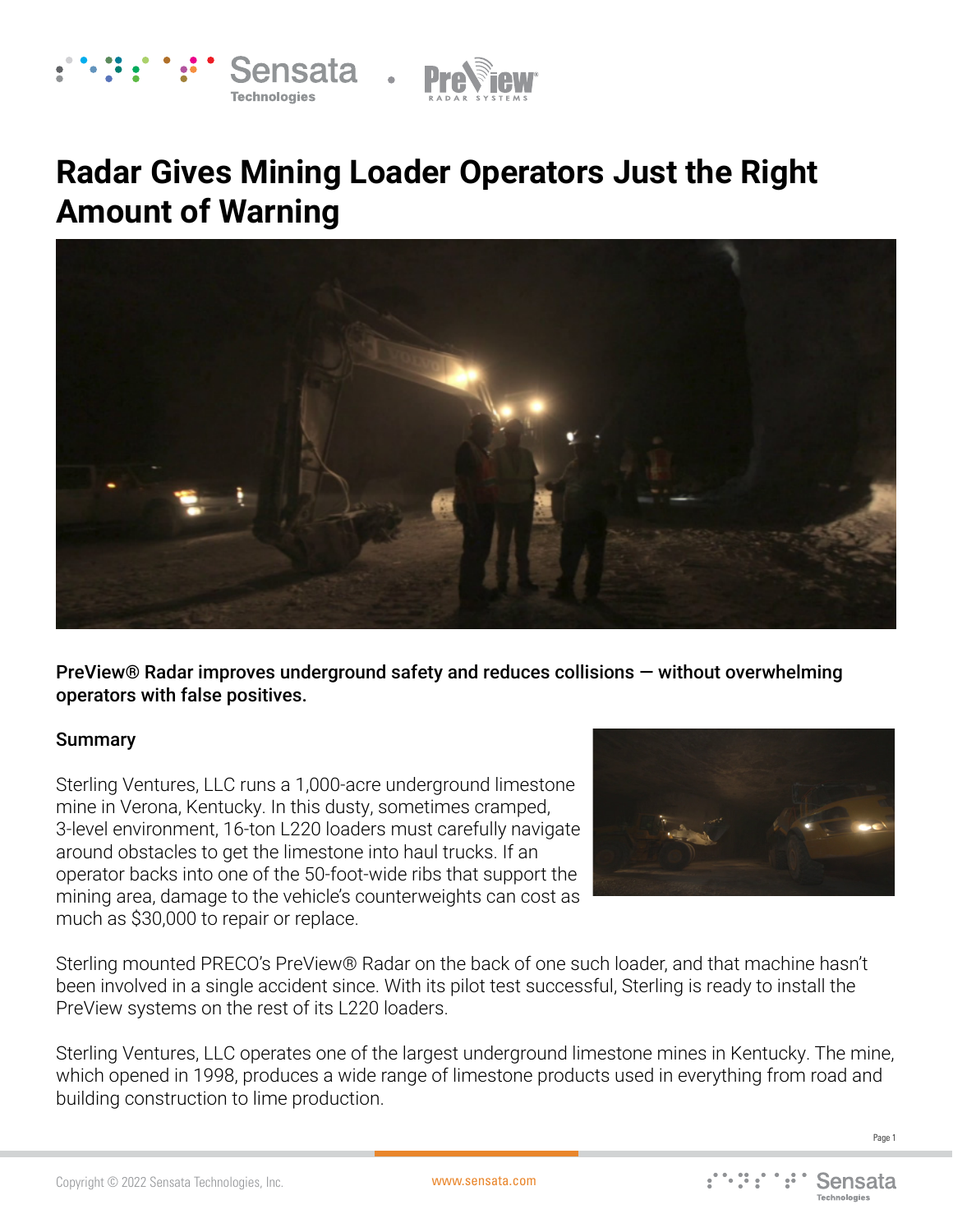The company's underground mining chambers are huge, with ceilings (or "backs" as they are known) looming from 30 to 80 feet above. Interspersed every 50 feet throughout the mine are 50-foot square "ribs," limestone the miners have left in place to support the thick layers of limestone between the three levels that constitute the mine.

With the constant rumbling of 16-ton L220 loaders, 40-ton haul trucks, and an assortment of smaller vehicles—along with an enormous rock-crushing machine located in the mine itself—this can be a very noisy, dirty place.

# A Large Space, With Lots of Opportunity for Expensive Accidents



"Each level of the mine is a big space, but these L220 loaders are big, too—and they need to navigate some tight spaces around the haul trucks to dump their loads," says Steve Evans, Sterling Ventures' Vice President of Human Resources and Operations Manager. "Add to that pedestrian traffic and small pickup trucks coming up behind the loaders, and the loader operators have a lot of things to think about."

Evans explains that most modern mining equipment comes equipped with backup cameras. The problem

he says, is that in an underground mine you can have low light conditions and dust that builds up on camera lenses to obscure operator vision. His goal was to find a solution that would overcome these obstacles and improve operator awareness of obstacles.

According to Evans: "If the loader operator inadvertently swings the backend into a rib, the counterweights can be knocked off the rear of a loader, at a cost of \$30,000 to replace them. If I can prevent an operator from knocking those off of one loader, it more than justifies the cost of the object detection system."

## Standing Up to the Environment

When Evans began looking for a supplement to the vision systems, he discovered that most non-visual systems can't function in Sterling Ventures Minedustier environments. He says the company uses

water trucks to keep the dust down, but he still wanted something that could work even when it was covered with dust.

"When I contacted PRECO, I began to understand the capabilities of an active safety system, I thought, 'Okay, maybe this thing can handle my environmental concerns,'" Evans recalls. "Then, when PRECO said they'd give me a 30-day free trial—and helped my team set up the radar to fit my exact needs, I said, 'Let's go!'"

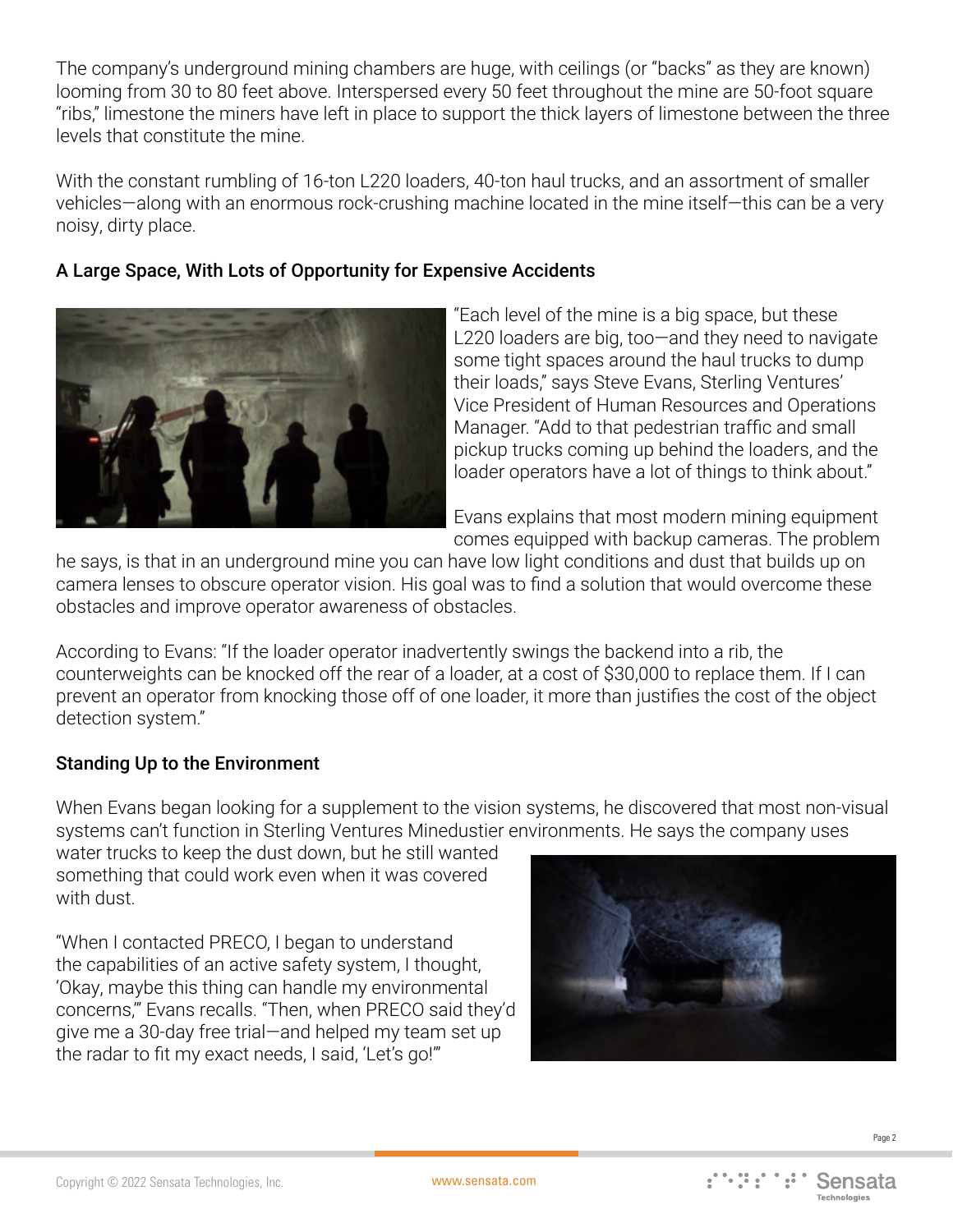## Tuning a System Takes Teamwork



One major piece of input about the PreView system came from the operators themselves. Evans and the operators were concerned that the radar would constantly be triggered by all the objects that surrounded the loader. But for Evans, the moment of greatest concern is when the loaders are "mucking out a heading."

After explosive charges have blasted rock away from the wall, the loader operator has to move back and forth to load its bucket with rock and then turn the

loader to dump the rock into the haul trucks. Most of the damage to the equipment takes place during this process.

Evans and his team installed the sensor on a loader and began testing the sensitivity of the radar. After much experimentation, the team adjusted the system so that the in-cab audible and visual alerts start going off at a low level when the loader is within 18 feet of an object. At 12 feet, the alerts get louder. At three feet, the alert reaches at its maximum setting.

"We lowered the sound of the in-cab alerts, but we will still want the operator to be aware of them," Evans says. "We want the sound to remind the operator, 'Okay, I'm moving toward the wall, I'm moving toward the wall,' until it finally gets to the point where they think, 'Okay, I'm right up on the wall.' We want the warning sound—and the warning lights—to be there in the cab when the operators are driving up and down the rib loading the truck because it makes them remember, 'Be careful. Don't hit the wall. Don't damage those counterweights!'"



#### Creating an Integrated Safety System

Evans says that, like all mines, the company has procedures in place to prevent accidents. Personnel are supposed to radio an operator if they're approaching a loader by foot or by car, and personnel on foot have helmet headlights they can flash at the operator to let them know they are in the area.

Page 3